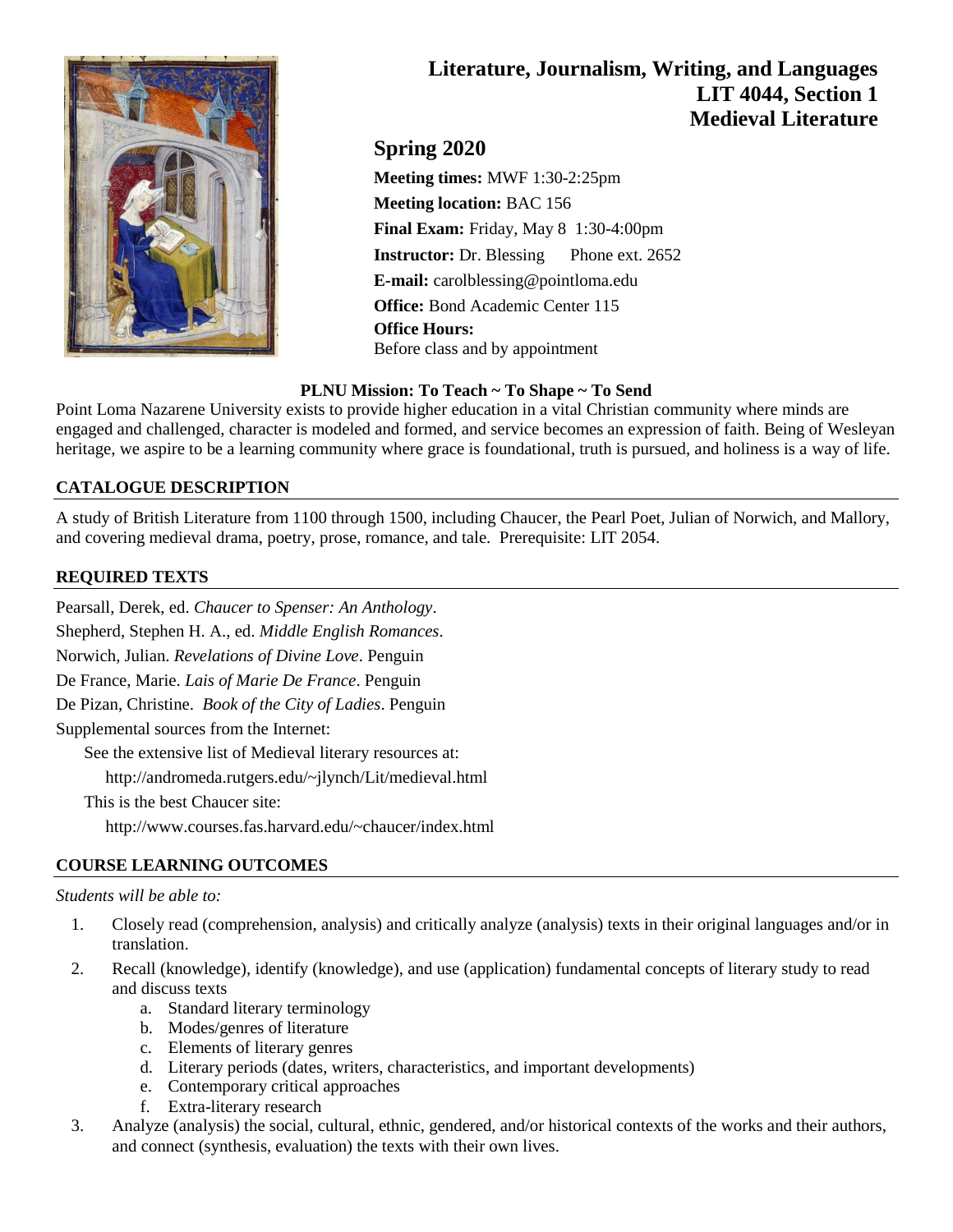**4.** Create (synthesis, evaluation) detailed and informed textual analysis of literary s employing secondary sources and applying concepts of literary study and literary theory

# **COURSE REQUIREMENTS**

- Reading of all assignments by the assigned days (CLO 1)
- Quizzes, both written and oral, class exercises, homework (involving critical sources), and oral participation—**10%** (CLO 1, 2, 3, 4)
- Journals—**15%** (CLO 1, 2, 3)
- Marie de France *Lais* Video—**5%** (CLO 1,3)
- Research Paper Prospectus—2 pages plus annotated bibliography—**5%** (CLO 4)
- Research Paper—10 pages—**20%** (CLO 1, 2, 3, 4)
- Oral project (presented in class)—**10%—**Popular culture representations of the Middle Ages (Medievalisms)
- Midterm exam—**20%** (CLO 1, 2,4)
- Final exam—**15%** (CLO 1, 2,4)

| <b>PERCENT</b> | <b>GRADE</b> | <b>PERCENT</b> | <b>GRADE</b> |
|----------------|--------------|----------------|--------------|
| 93-100         |              | 73-77          |              |
| 90-92          |              | 70-72          |              |
| 88-89          | B+           | 68-69          |              |
| 83-87          | D            | 63-67          |              |
| 80-82          | В-           | $60 - 62$      |              |
| 78-79          |              | Below 60       |              |

# **JOURNALS**

You will keep a journal that includes your notes and thoughts on the readings, to be turned in as noted. Each entry is to be approximately 350 words, typed on an  $8\frac{1}{2}$ " x 11" page.

The journal entry format is as follows:

Date: Title: Author: Genre: Theme(s): Historical and social contexts: New word from the reading and definition: Your reactions to the reading: Comparison to other works you have read: Your critical question on the work: Your hypothesis in response to your critical question:

# **ORAL PRESENTATIONS—dates are indicated on the syllabus—sign-ups in class**

Each oral presentation will be 10 minutes long, and will focus on the representations of the Middle Age in later works and popular culture. How have works in this category influenced other works of literature, art, music, film, and pop culture? You must do outside research for these projects—the point of the assignment is to bring **new information** to the class (as well as to have you learn more about the middle ages' effects on later cultures).

Use whatever audio/visual aids you wish. Example: Artwork, music, PowerPoint, film clips, YouTube, etc. The more creative the better!

You must have a good handout for the class members, summarizing your findings, and including a list of at least three sources you used, documented in MLA format. Do **not** list our textbooks or sources such as Wikipedia. Use top-level resources, including books published by university presses, journal articles, and/or websites connected with universities, as well as the cultural works you locate.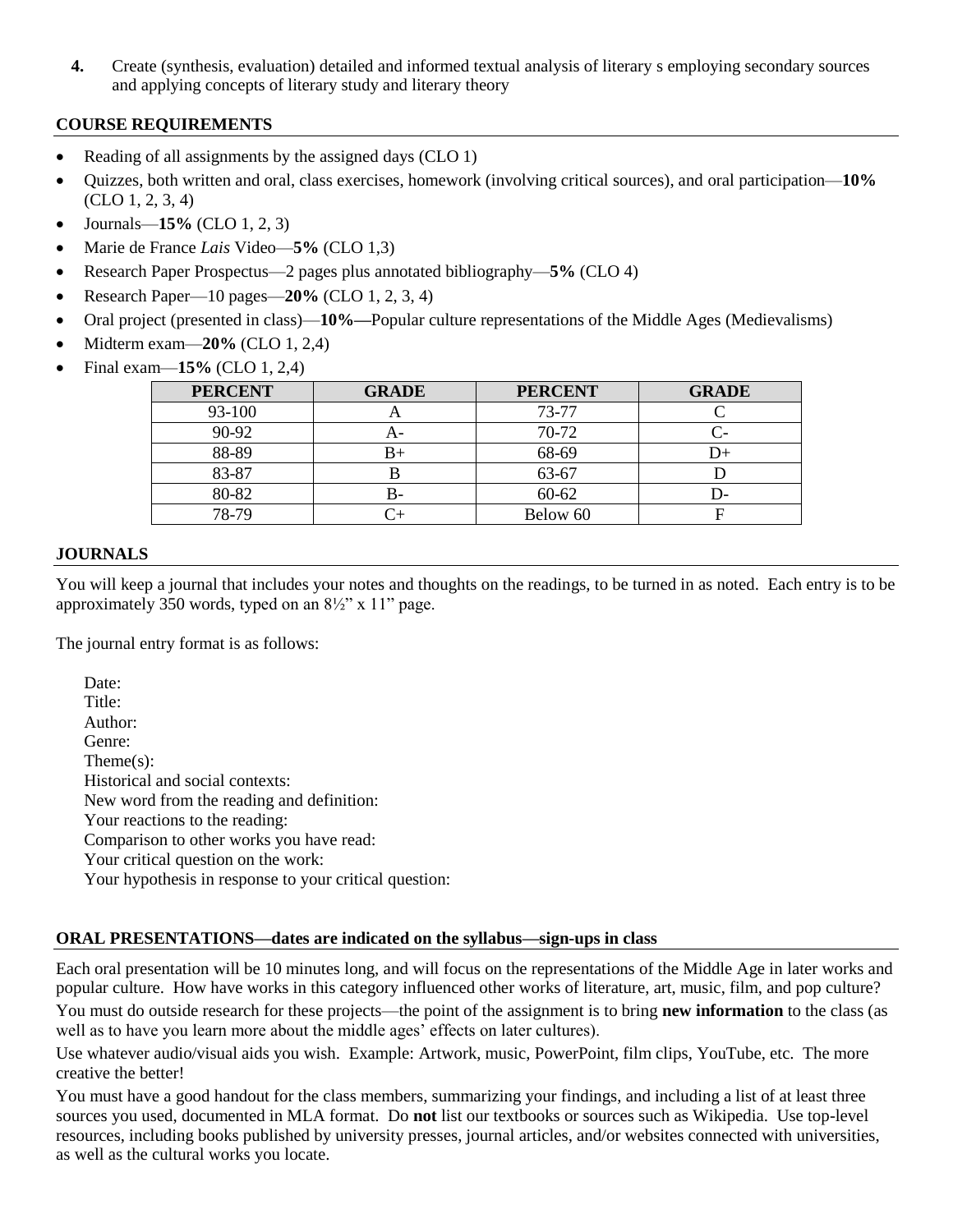# **COURSE POLICIES AND PROCEDURES**

The classes will be a combination of lecture and discussion. A number of resources on medieval culture and literature are available via the web, and I will sometimes assign on-line resource or readings from our Ryan Library databases.

You will need to read many of the assignments in Middle English, but you may use translations or bi-lingual editions to help you. Many translations are available on-line. We will be reading portions of the works aloud in Middle English in class. PLEASE raise in class any questions/problems you have with the readings.

#### **Turn off cell phones and computers in class—no calls or texting, mail-checking, etc. Computers/tablets may only be used for note-taking—no web surfing, social media, mail, games, etc., and only with my permission. Violations of these policies will result in a lowered class participation grade.**

#### **Class Sessions, Preparation, Assignments, and Technology:**

- a. Come to class prepared to discuss and analyze the assigned readings, read from your journal entries, raise questions, and read portions of the work aloud.
- b. Completion of all assignments is required, and passing the course will be difficult without doing so. Readings and written responses must be prepared in advance of the date scheduled/due and of sufficient length and quality to meet the assignment's requirements and intents. Missed work (quizzes and written responses) may be made up only in truly extenuating circumstances and only if you and I have had a conversation about your situation. No make-up work will be given for missed work.
- c. Late assignments will not be accepted either in person, by delivery, or in my mailbox (unless you and I have communicated prior to the deadline about extenuating circumstances).
- d. It is your responsibility to see to it that I receive your work.
- e. Always keep electronic copies of your work so that you can provide duplicate copies if the need arises.
	- f. No *Cliff's Notes*, *Barron's Notes*, *Spark Notes*, *Wikipedia*, or similar guides are to be used for papers, brought to class, or used as a substitute for the reading.

**Email and Canvas:** You are responsible for checking your PLNU email account and Canvas regularly for electronic messages from me (and sometimes from your classmates). You are fully accountable for all course material, announcements, communications that are distributed via email and Canvas; and I will send messages only to these sites. Please let me know if you encounter any technical problems with these sites.

# **INCOMPLETES AND LATE ASSIGNMENTS**

All assignments are to be submitted/turned in by the beginning of the class session when they are due—including assignments posted in Canvas. Incompletes will only be assigned in extremely unusual circumstances.

Quizzes, homework, analyses, papers, in-class writings, and the midterm and final exams may not usually be made up no late work is accepted, except for emergency situations. If you have an excused absence, turn in your paper early or electronically. It is important to communicate with me regarding reasons for absences and any need for clarification of assignments. I don't give make-up quizzes. If you are on a sports or debate team that requires excused absences, talk to me the first week of class.

# **ACADEMIC HONESTY**

Students should demonstrate academic honesty by doing original work and by giving appropriate credit to the ideas of others. Academic dishonesty is the act of presenting information, ideas, and/or concepts as one's own when in reality they are the results of another person's creativity and effort. A faculty member who believes a situation involving academic dishonesty has been detected may assign a failing grade for that assignment or examination, or, depending on the seriousness of the offense, for the course. Faculty should follow and students may appeal using the procedure in the university Catalog. See [Academic Policies](http://catalog.pointloma.edu/content.php?catoid=18&navoid=1278) for definitions of kinds of academic dishonesty and for further policy information.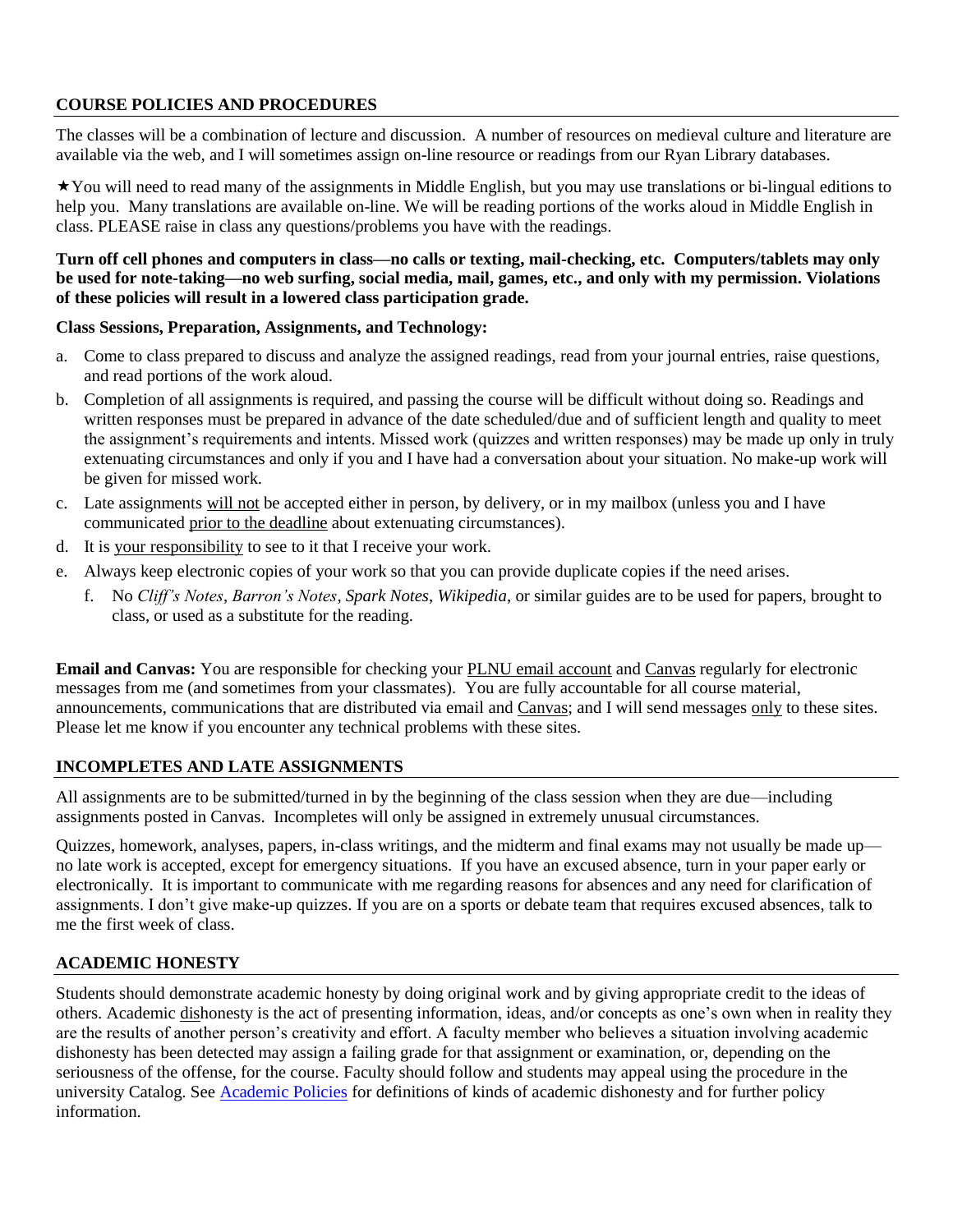## **ACADEMIC ACCOMMODATIONS**

While all students are expected to meet the minimum standards for completion of this course as established by the instructor, students with disabilities may require academic adjustments, modifications or auxiliary aids/services. At Point Loma Nazarene University (PLNU), these students are requested to register with the Disability Resource Center (DRC), located in the Bond Academic Center. [\(DRC@pointloma.edu](mailto:DRC@pointloma.edu) or 619-849-2486). The DRC's policies and procedures for assisting such students in the development of an appropriate academic adjustment plan (AP) allows PLNU to comply with Section 504 of the Rehabilitation Act and the Americans with Disabilities Act. Section 504 (a) prohibits discrimination against students with special needs and guarantees all qualified students equal access to and benefits of PLNU programs and activities. After the student files the required documentation, the DRC, in conjunction with the student, will develop an AP to meet that student's specific learning needs. The DRC will thereafter email the student's AP to all faculty who teach courses in which the student is enrolled each semester. The AP must be implemented in all such courses. If students do not wish to avail themselves of some or all of the elements of their AP in a particular course, it is the responsibility of those students to notify their professor in that course. PLNU highly recommends that DRC students speak with their professors during the first two weeks of each semester about the applicability of their AP in that particular course and/or if they do not desire to take advantage of some or all of the elements of their AP in that course.

# **FINAL EXAMINATION POLICY**

Successful completion of this class requires taking the final examination **on its scheduled day**. The final examination schedule is posted on th[e Class Schedules](http://www.pointloma.edu/experience/academics/class-schedules) site. No requests for early examinations or alternative days will be approved.

#### **PLNU ATTENDANCE AND PARTICIPATION POLICY**

Regular and punctual attendance at all classes is considered essential to optimum academic achievement. If the student is absent from more than 10 percent of class meetings, the faculty member can file a written report which may result in deenrollment. If the absences exceed 20 percent, the student may be de-enrolled without notice until the university drop date or, after that date, receive the appropriate grade for their work and participation. See [Academic Policies](http://catalog.pointloma.edu/content.php?catoid=18&navoid=1278) in the Undergraduate Academic Catalog.

#### **PLNU COPYRIGHT POLICY**

Point Loma Nazarene University, as a non-profit educational institution, is entitled by law to use materials protected by the US Copyright Act for classroom education. Any use of those materials outside the class may violate the law.

**Public Discourse:** Much of the work we will do in this class is cooperative, by nature of the class discussions and general feedback given to written work and/projects; thus you should think of all your writing and speaking for and in class as public, not private, discourse. By continuing in this class, you acknowledge that your work will be viewed by others in the class. Thinking of our class work as public and shared also gives us the chance to treat one another with gentleness and compassion.

**Maintaining Your Own Class Schedule through Online Registration:** You will be responsible for maintaining your own class schedule. Should you need to drop this or any course, please remember to drop the course before the drop deadline. If you need to drop a class, be sure to fill out and submit the official forms; simply ceasing to attend may result in a grade of F on your transcript.

**Diversity Statement:** Point Loma Nazarene University is committed to diversity in the classroom, in its publications and in its various organizations and components. Faculty and staff recognize that the diverse backgrounds and perspectives of their colleagues and students are best served through respect toward gender, disability, age, socioeconomic status, ethnicity, race, culture and other personal characteristics. In addition, the department of Literature, Journalism, and Writing, and Languages is committed to taking a leadership position that calls for promoting a commitment to diversity in and out of the classroom and in the practices of writing, journalism and the study of literature.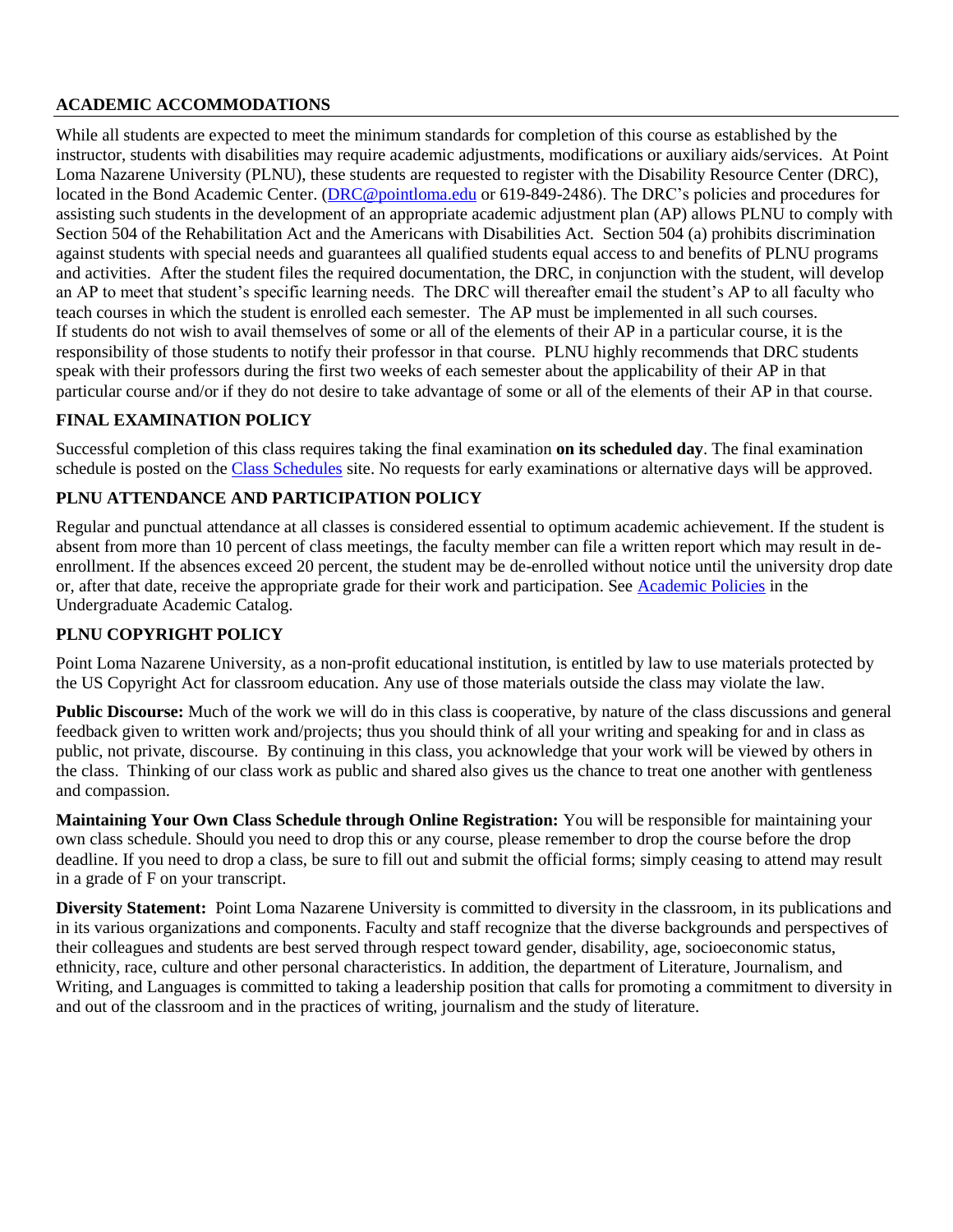# **Class Schedule: - Complete all readings by the assigned day and bring your appropriate textbook to class**

| Jan. 14 | Class—Historical Backgrounds, History of English language, "Ballade de Bon Conseil"<br><b>Chaucer Unit-Pearsall Text</b>                                                                                                                    |
|---------|---------------------------------------------------------------------------------------------------------------------------------------------------------------------------------------------------------------------------------------------|
| Jan. 15 | Read—Pearsall "Introduction" pp. xv-xviii, and Shepherd "Reading Middle English" pp. xv-xx;<br>pronunciation work<br>Go over lessons 1-5 on The Harvard Chaucer website:<br>http://sites.fas.harvard.edu/~chaucer/teachslf/less-0.htm#Index |
| Jan. 17 | Read—Chaucer: 1-2; Canterbury Tales "General Prologue"—79-99<br>Class—Discussion: Pilgrimages and social classes                                                                                                                            |
| Jan. 20 | Martin Luther King, Jr. Day - No Classes                                                                                                                                                                                                    |
| Jan. 22 | Read-Chaucer "Miller's Prologue and Tale" pp. 99-115<br>Class—Discussion: genre and character; social contexts, humor                                                                                                                       |
| Jan. 24 | Read—Chaucer: "The Wife of Bath's Prologue" pp. 116-134<br>Class—Discussion: Stereotypes and satire of women<br><b>Journal #1 Due</b>                                                                                                       |
| Jan. 27 | Read—Chaucer: "The Wife of Bath's Tale" pp. 134-143<br>Class—Discussion: Social class and Breton Romance                                                                                                                                    |
| Jan. 29 | Read—Chaucer: "The Franklin's Prologue and Tale" pp. 144-163<br>Class—Discussion: "trouth" and Breton Romance                                                                                                                               |
| Jan. 31 | Continue coverage of "The Franklin's Tale"<br><b>Journal #2 Due</b>                                                                                                                                                                         |
| Feb. 3  | Read—Chaucer: "The Pardoner's Prologue and Tale" pp. 164-177<br>Class—Discussion: Critiques of the Medieval Church                                                                                                                          |
| Feb. 5  | Read-Chaucer: "The Knight's Tale"-Handout<br>Class—Discussion: Medieval institution of Knighthood                                                                                                                                           |
| Feb. 7  | Continued coverage of "The Knight's Tale"<br>Journal #3 Due                                                                                                                                                                                 |
|         | Romance Unit-Shepherd Text, except where noted                                                                                                                                                                                              |
| Feb. 10 | Read essay on <i>Havelok</i> , pp. 315-319, and <i>Havelok</i> pp. 3-24<br>Class—Discussion: Precarious childhood and evil stewards                                                                                                         |
| Feb. 12 | Read--- <i>Havelok</i> pp. 25-55<br>Class---Discussion: Divine Right of Kingship                                                                                                                                                            |
| Feb. 14 | Read---Chaucer's "The Parliament of Fowls," pp. 2-20 in Pearsall<br>Class----Discussion: The origins of Valentine's Day<br><b>Journal #4 Due</b>                                                                                            |
| Feb. 17 | Read— <i>Havelok</i> pp. 56-74<br>Class—Discussion: History and legend                                                                                                                                                                      |
| Feb. 19 | Read---"Sir Orfeo" pp. 174-190 and 345-350<br>Class—Discussion of Fairies in the middle ages                                                                                                                                                |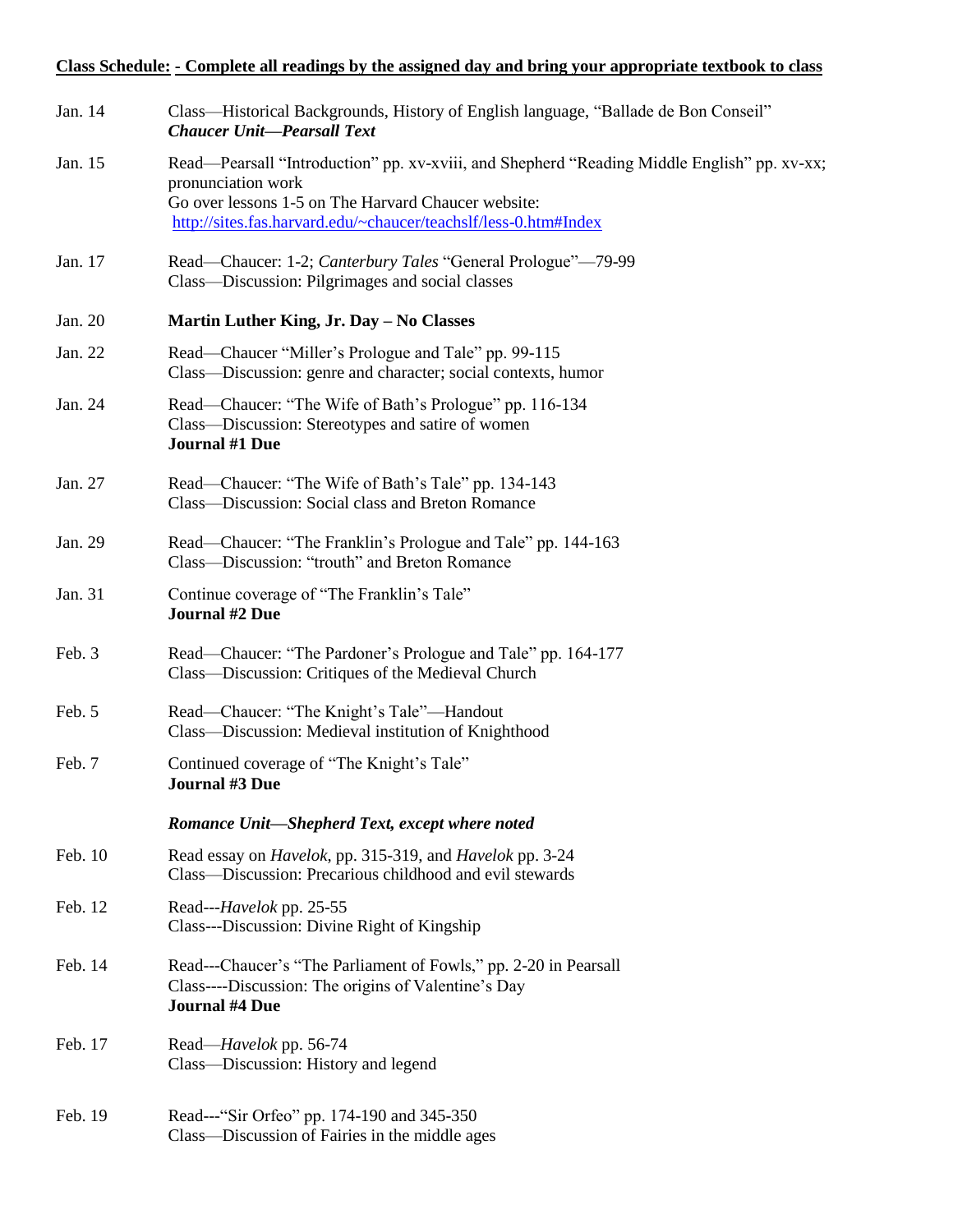| Feb. 21   | Read—Marie de France Lais—Introduction and Prologue, pp. 7-41<br>Class—Backgrounds to Marie de France<br><b>Journal #5 Due</b>                                     |
|-----------|--------------------------------------------------------------------------------------------------------------------------------------------------------------------|
| Feb. 24   | Read--- Marie de France Lais: "Guigemar," "Equitan," and "Le Fresne" pp. 43-67<br>Class—Discussion: Fantasy and family                                             |
| Feb. 26   | Read— Marie de France Lais: "Bisclavret" and "Lanval" pp. 68-81<br>Class—Discussion: Infidelity and loyalty                                                        |
| Feb. 28   | Read--- Marie de France Lais: "Yonec" and "Laustic" pp. 86-96<br>Class—Discussion: Marriage<br><b>Journal #6 Due</b>                                               |
| Mar. 2    | Read-- Marie de France Lais: Milun" and "Eliduc" pp. 97-104 and 111-126<br>Class—Discussion: Animal analogues                                                      |
| Mar. 4    | <b>Marie de France Video Presentations</b>                                                                                                                         |
| Mar. 6    | <b>Midterm Exam</b>                                                                                                                                                |
| Mar. 9-13 | <b>No Classes—Spring Break</b>                                                                                                                                     |
| Mar. 16   | Read Ywain and Gawain pp. 75-108 in Shepherd<br>Class—Discussion: Fantasy elements and courtly love                                                                |
| Mar. 18   | Read Ywain and Gawain pp. 108-141 in Shepherd<br>Class—Knightly protection and female vulnerability                                                                |
| Mar. 20   | Read Ywain and Gawain pp. 141-173 in Shepherd<br>Class—The Wise Maiden/helper<br><b>Journal #7 Due</b>                                                             |
| Mar. 23   | Read handout of first half of Sir Gawain and the Green Knight<br>Class---Discussion: Contexts of the work<br><b>Research Paper Prospectus DUE</b>                  |
| Mar. 25   | Read Sir Gawain and the Green Knight pp. 234-254 in Pearsall<br>Class---Discussion: Courtly Love and The Hunt                                                      |
| Mar. 27   | Read Sir Gawain and the Green Knight pp. 254-265 in Pearsall<br>Class---Discussion: Religious lessons and the Arthurian myth<br><b>Journal #8 Due</b>              |
| Mar. 30   | Read Morte D'Arthure pp. 431-464 in Pearsall<br>Class—Discussion: Arthurian myth and the waning of Knighthood<br>Bring in/discuss Arthurian resources              |
|           | <b>Religious Writings Unit-Pearsall Text</b>                                                                                                                       |
| Apr. $1$  | Read---The Cloud of Unknowing pp. 292-296 and<br>The Mirror of the Blessed Life of Jesus Christ pp. 313-318 Pearsall<br>Class---Discussion: Varieties of Mysticism |
| Apr. 3    | Read---Julian of Norwich Revelations of Divine Love, Introduction, pp. vii-xxxi<br>Class-Discuss: Backgrounds to Julian of Norwich                                 |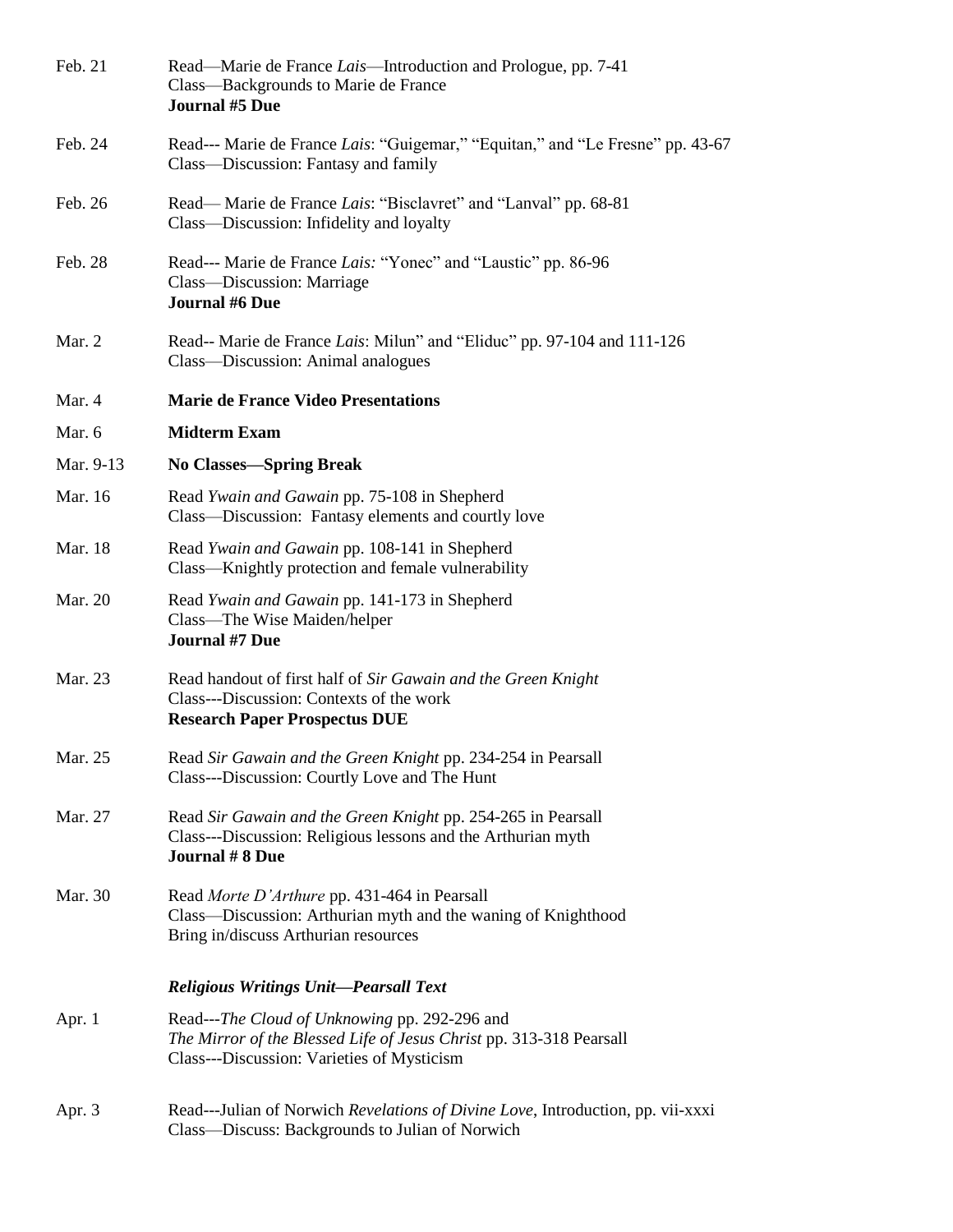| Apr. 6     | Julian of Norwich Revelations of Divine Love, pp. 41-78<br>Class—Discuss: Visions of God and Christ                                                         |
|------------|-------------------------------------------------------------------------------------------------------------------------------------------------------------|
| Apr. 8     | Julian of Norwich Revelations of Divine Love, pp. 79-90; 110-136<br>Class—Discuss: Parable of the Servant and Motherhood of Christ<br><b>Journal #9 Due</b> |
| Apr. 10-13 | <b>Easter Recess - No Classes</b>                                                                                                                           |
| Apr. 15    | Julian of Norwich Revelations of Divine Love, pp. 137-180<br>Class—Discuss: Sin, the Devil, and Love                                                        |
| Apr. 17    | Christine de Pizan— <i>The Book of the City of Ladies</i> , Introduction, pp. xvi-xxxv<br>Class—Contexts of Christine de Pizan's work                       |
| Apr. 20    | Christine de Pizan—The Book of the City of Ladies, pp. 5-30 and 57-68<br>Class—Discussion: The defense of women                                             |
| Apr. 22    | Christine de Pizan— <i>The Book of the City of Ladies</i> , pp. 78-110<br>Class—Discussion: Wise women                                                      |
| Apr. 24    | Christine de Pizan—The Book of the City of Ladies, pp. 139-152 and 188-199<br>Class—Discussion: Chaste women<br>Journal #10 Due                             |
| Apr. 27    | Christine de Pizan—The Book of the City of Ladies, pp. 201-239<br>Class—Discussion: Virgin Martyr legends                                                   |
| Apr. 29    | Course Review/Wrap-up and Medieval Feast                                                                                                                    |
| May 1      | <b>Research Paper DUE and summarized in class</b>                                                                                                           |
| May 8      | Final Exam—Friday 1:30-4:00pm                                                                                                                               |